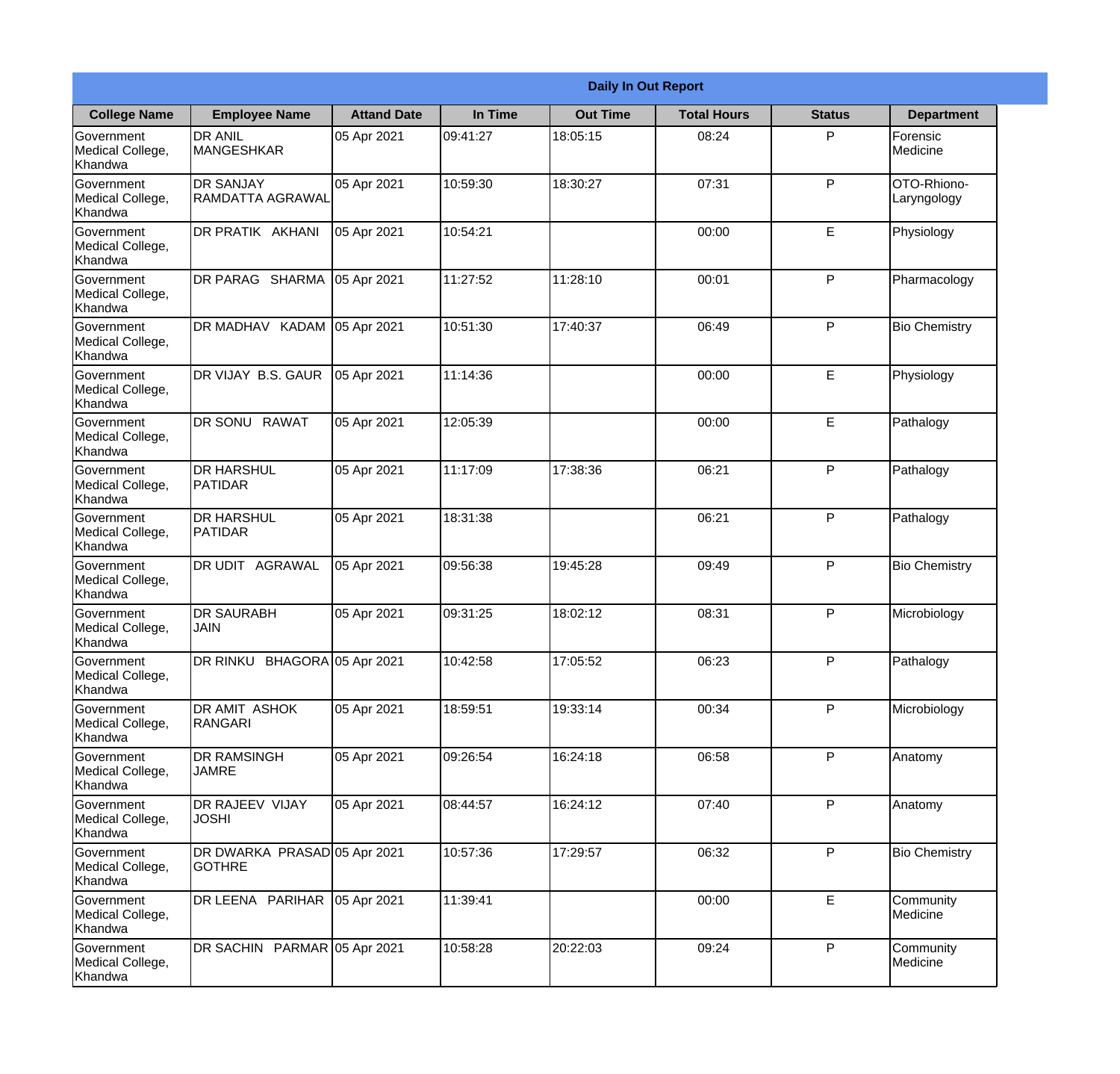| <b>Designation</b>                  | Category      |
|-------------------------------------|---------------|
| Assistant Professor   Para Clinical |               |
| Professor                           | Clinical      |
| <b>Assistant Professor</b>          | Non Clinical  |
| Professor                           | Para Clinical |
| <b>Assistant Professor</b>          | Non Clinical  |
| Associate Professor Non Clinical    |               |
| Demonstrator/Tutor   Para Clinical  |               |
| Assistant Professor   Para Clinical |               |
| <b>Assistant Professor</b>          | Para Clinical |
| Associate Professor Non Clinical    |               |
| Associate Professor   Para Clinical |               |
| Assistant Professor   Para Clinical |               |
| Professor                           | Para Clinical |
| Demonstrator/Tutor   Non Clinical   |               |
| <b>Assistant Professor</b>          | Non Clinical  |
| Demonstrator/Tutor                  | Non Clinical  |
| <b>Assistant Professor</b>          | Para Clinical |
| <b>Assistant Professor</b>          | Para Clinical |

## **Daily In Out Report**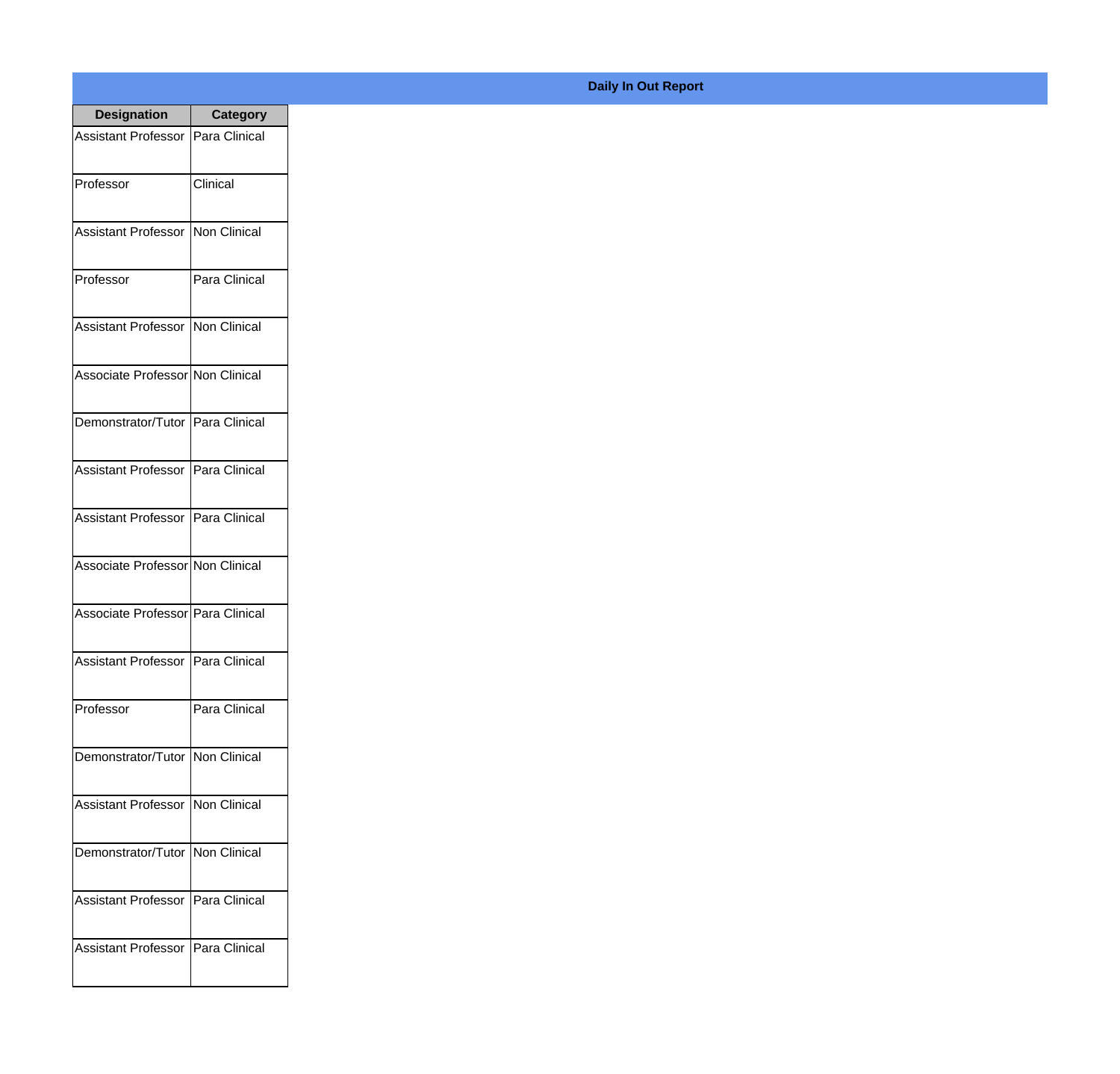|                                                         |                                                       | <b>Daily In Out Report</b> |          |          |       |              |                         |  |
|---------------------------------------------------------|-------------------------------------------------------|----------------------------|----------|----------|-------|--------------|-------------------------|--|
| <b>Government</b><br>Medical College,<br>Khandwa        | DR PRAMILA VERMA 05 Apr 2021                          |                            | 11:48:12 |          | 00:00 | E            | Paediatrics             |  |
| <b>Government</b><br>Medical College,<br>Khandwa        | <b>DR GARIMA</b><br><b>AGRAWAL VARSHNEY</b>           | 05 Apr 2021                | 10:11:34 |          | 00:00 | E            | Paediatrics             |  |
| <b>Government</b><br>Medical College,<br>Khandwa        | <b>DR SIDDHARTH</b><br><b>BANODE</b>                  | 05 Apr 2021                | 09:22:15 | 16:18:19 | 06:56 | P            | Pharmacology            |  |
| Government<br>Medical College,<br>Khandwa               | <b>DR PRIYA KAPOOR</b><br>KAPOOR                      | 05 Apr 2021                | 09:37:53 | 16:26:31 | 06:49 | P            | Pathalogy               |  |
| <b>Government</b><br>Medical College,<br>Khandwa        | <b>DR SAPNA</b><br><b>MAHESHRAM</b>                   | 05 Apr 2021                | 10:38:15 | 16:57:00 | 06:19 | $\mathsf{P}$ | Community<br>Medicine   |  |
| Government<br>Medical College,<br>Khandwa               | <b>DR SEEMA</b><br><b>SUDHAKARRAO</b><br><b>SUTAY</b> | 05 Apr 2021                | 11:20:12 |          | 00:00 | E            | Forensic<br>Medicine    |  |
| Government<br>Medical College,<br>Khandwa               | <b>DR RAKESH SINGH</b><br><b>HAZARI</b>               | 05 Apr 2021                | 15:33:17 |          | 00:00 | E            | Pathalogy               |  |
| Government<br>Medical College,<br>Khandwa               | <b>DR NISHA</b><br>KAITHWAS                           | 05 Apr 2021                | 10:25:49 | 13:45:11 | 03:20 | $\mathsf{P}$ | Psychiatry              |  |
| Government<br>Medical College,<br>Khandwa               | <b>DR ANANT</b><br><b>TUKARAM PAWAR</b>               | 05 Apr 2021                | 20:21:49 |          | 00:00 | E            | Community<br>Medicine   |  |
| <b>Government</b><br>Medical College,<br><b>Khandwa</b> | <b>DR MAHENDRA</b><br>PANWAR                          | 05 Apr 2021                | 08:47:02 |          | 00:00 | E            | Orthopaedics            |  |
| <b>Government</b><br>Medical College,<br>Khandwa        | <b>DR HIMANSHU</b><br><b>MATHUR</b>                   | 05 Apr 2021                | 14:02:42 |          | 00:00 | E            | <b>General Medicine</b> |  |
| Government<br>Medical College,<br>Khandwa               | <b>DR SITARAM</b><br>SOLANKI                          | 05 Apr 2021                | 09:53:46 |          | 00:00 | E            | Forensic<br>Medicine    |  |
| Government<br>Medical College,<br>Khandwa               | <b>DR RANJEET</b><br><b>BADOLE</b>                    | 05 Apr 2021                | 09:39:30 |          | 00:00 | E            | <b>General Medicine</b> |  |
| Government<br>Medical College,<br>Khandwa               | DR ARUN KUMAR<br>PARGI                                | 05 Apr 2021                | 11:04:23 |          | 00:00 | E            | <b>General Surgery</b>  |  |
| Government<br>Medical College,<br>Khandwa               | <b>DR ASHOK</b><br><b>BHAUSAHEB NAJAN</b>             | 05 Apr 2021                | 11:26:33 |          | 00:00 | $\mathsf E$  | Forensic<br>Medicine    |  |
| Government<br>Medical College,<br>Khandwa               | <b>DR PRIYESH</b><br><b>MARSKOLE</b>                  | 05 Apr 2021                | 10:18:20 | 18:14:49 | 07:56 | P            | Community<br>Medicine   |  |
| Government<br>Medical College,<br>Khandwa               | DR PRIYESH<br><b>MARSKOLE</b>                         | 05 Apr 2021                | 18:31:30 |          | 07:56 | $\mathsf{P}$ | Community<br>Medicine   |  |
| Government<br>Medical College,<br>Khandwa               | <b>DR SANGEETA</b><br><b>CHINCHOLE</b>                | 05 Apr 2021                | 11:23:31 |          | 00:00 | E            | Physiology              |  |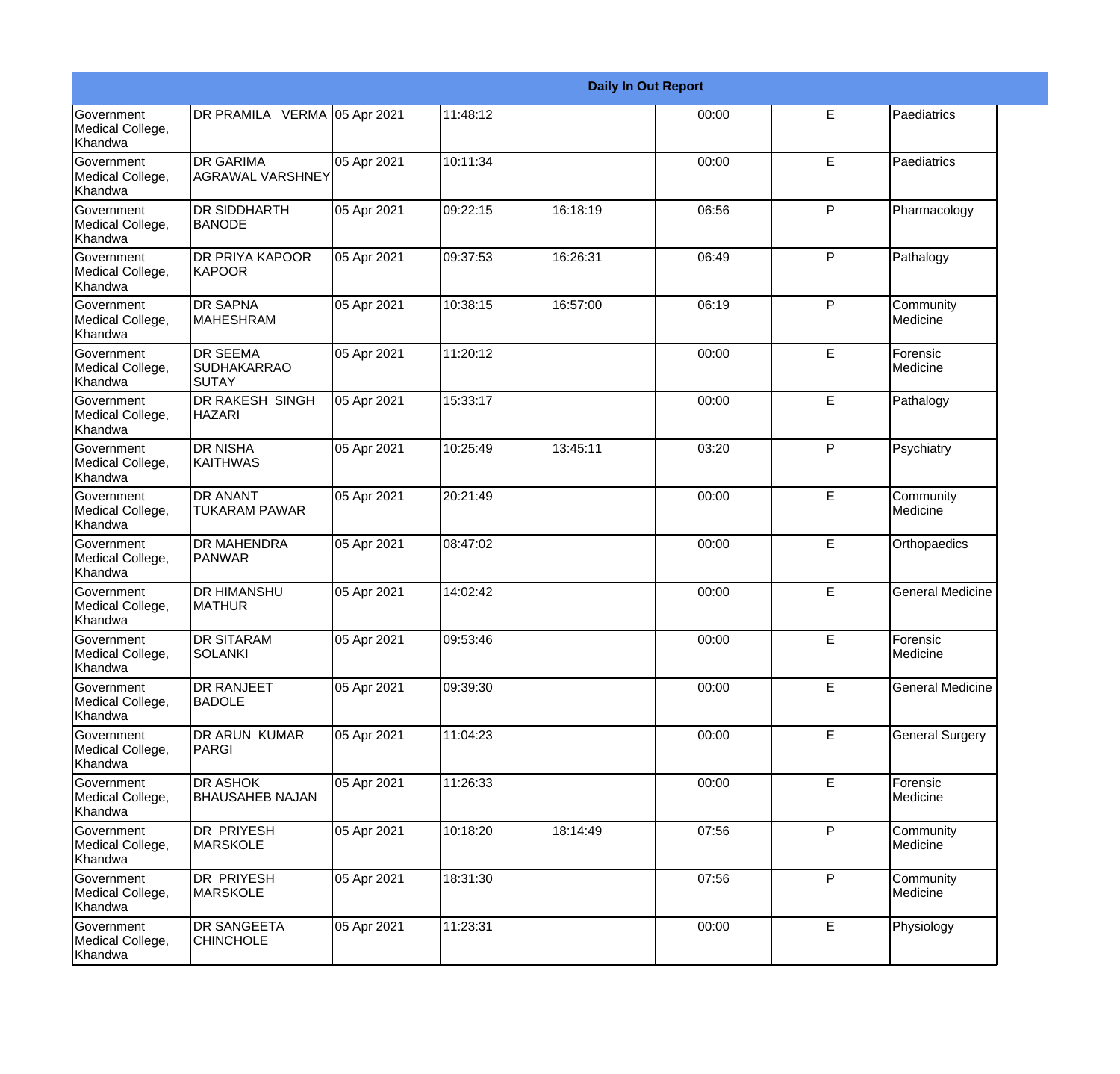| Clinical<br>Associate Professor Clinical<br>Associate Professor   Para Clinical<br>Demonstrator/Tutor Para Clinical<br>Associate Professor Para Clinical |
|----------------------------------------------------------------------------------------------------------------------------------------------------------|
|                                                                                                                                                          |
|                                                                                                                                                          |
|                                                                                                                                                          |
|                                                                                                                                                          |
|                                                                                                                                                          |
|                                                                                                                                                          |
|                                                                                                                                                          |
| Para Clinical                                                                                                                                            |
| Para Clinical                                                                                                                                            |
|                                                                                                                                                          |
| Assistant Professor Clinical                                                                                                                             |
| Para Clinical                                                                                                                                            |
|                                                                                                                                                          |
| Assistant Professor Clinical                                                                                                                             |
| Associate Professor Clinical                                                                                                                             |
| Demonstrator/Tutor Para Clinical                                                                                                                         |
|                                                                                                                                                          |
| Assistant Professor   Clinical                                                                                                                           |
| Assistant Professor Clinical                                                                                                                             |
|                                                                                                                                                          |
| Associate Professor Para Clinical                                                                                                                        |
| Associate Professor Para Clinical                                                                                                                        |
|                                                                                                                                                          |
|                                                                                                                                                          |
| Associate Professor Para Clinical<br>Demonstrator/Tutor   Non Clinical                                                                                   |
|                                                                                                                                                          |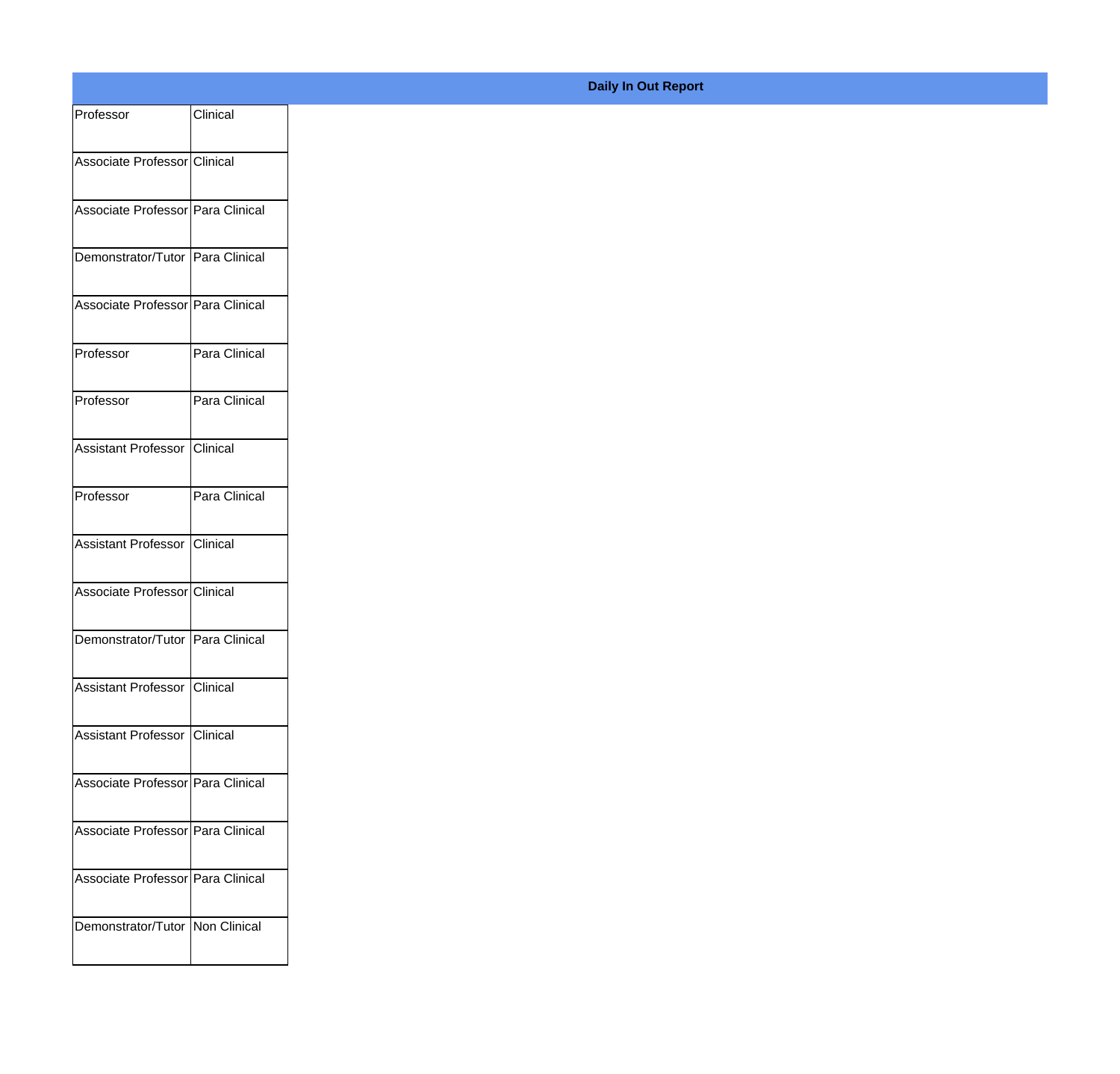|                                                   | <b>Daily In Out Report</b>         |             |           |          |       |   |                                        |  |
|---------------------------------------------------|------------------------------------|-------------|-----------|----------|-------|---|----------------------------------------|--|
| <b>Government</b><br>Medical College,<br> Khandwa | DR NISHA MANDLOI<br><b>IPANWAR</b> | 05 Apr 2021 | 109:46:17 |          | 00:00 | E | <b>Obstetrics &amp;</b><br>Gynaecology |  |
| <b>Government</b><br>Medical College,<br>lKhandwa | <b>DR NANDINI</b><br><b>DIXIT</b>  | 05 Apr 2021 | 09:30:06  |          | 00:00 | E | Paediatrics                            |  |
| <b>Government</b><br>Medical College,<br>Khandwa  | <b>DR SATISH</b><br>ICHANDEL       | 05 Apr 2021 | 11:10:58  |          | 00:00 | E | Pharmacology                           |  |
| <b>Government</b><br>Medical College,<br>Khandwa  | <b>DR MUKTESHWARI</b><br>IGUPTA    | 05 Apr 2021 | 11:40:10  | 16:15:39 | 04:35 | P | Pharmacology                           |  |
| <b>Government</b><br>Medical College,<br>Khandwa  | <b>DR PURTI AGARWAL</b><br>SAINI   | 05 Apr 2021 | 10:42:10  | 16:07:30 | 05:25 | P | Pathalogy                              |  |
| lGovernment<br>Medical College,<br>Khandwa        | <b>I</b> DR YASHPAL<br><b>RAY</b>  | 05 Apr 2021 | 12:35:27  |          | 00:00 | E | Anatomy                                |  |
| lGovernment<br>Medical College,<br>Khandwa        | RENU<br><b>WAGHMARE</b>            | 05 Apr 2021 | 12:11:42  | 17:35:41 | 05:24 | P | Community<br>Medicine                  |  |